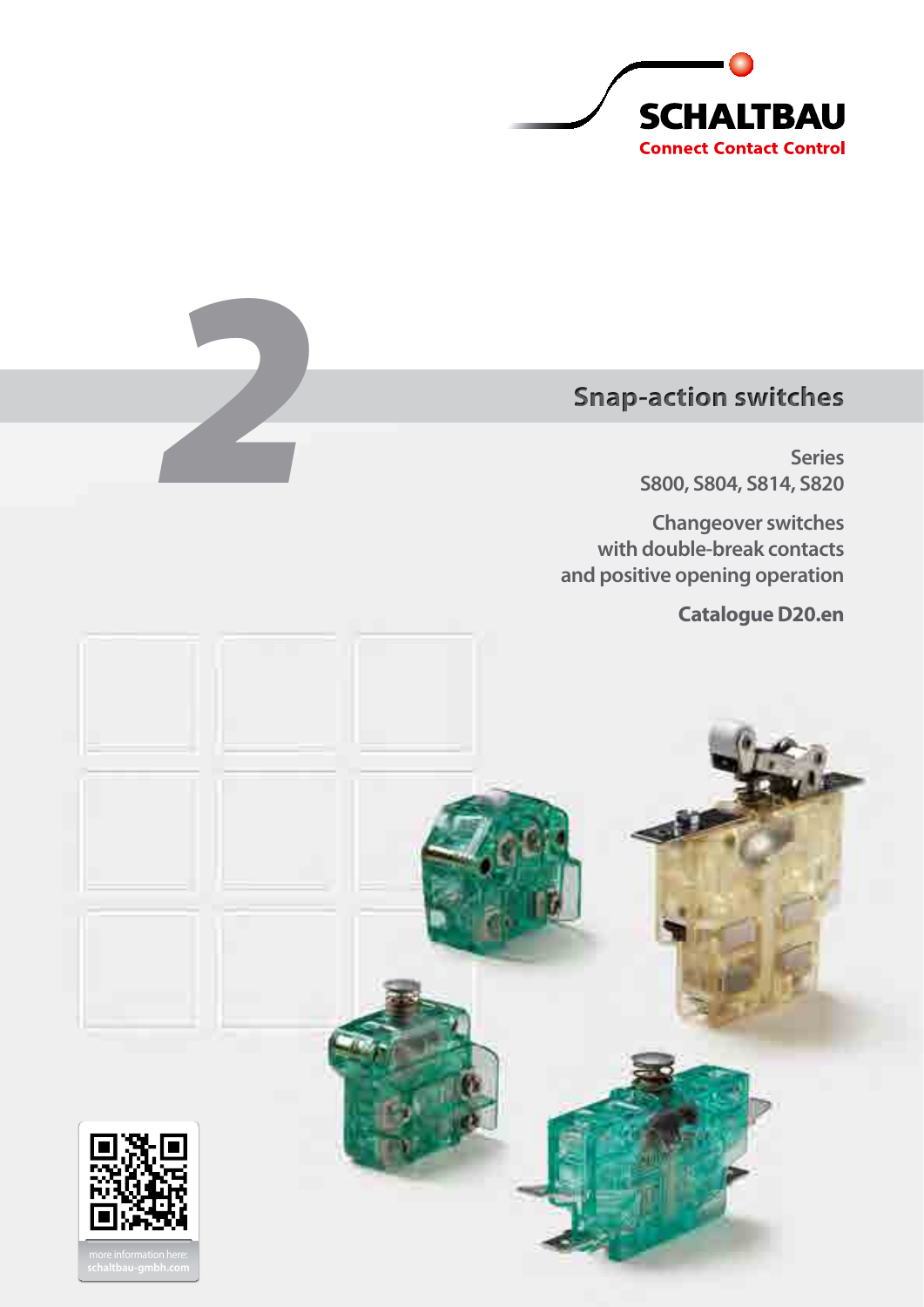

# **Snap-action switches, S800, S804, S814, S820 Series**

# **Featuring double-break contacts and positive opening operation**

## **S800 and S804 series – application proven snap switches**

S800 and S804 series switches feature a VDE approved positive opening operation which guarantees - within the requirements of the standard the forced opening of contacts that have become welded together after a short-circuit. This makes them ideally suited for use in all safety related applications.

### **S814 series**

The S814 has a plunger running through the switch. This makes it possible to mount two switches on top of each other, and trigger two operations with only one actuation. Wiping contacts ensure high contact reliability over the life of the switch.

# **S820 – snap switches featuring higher ampacity**

S820 series switches add to the well proven standard products, offering a current-carrying capacity which is twice as high ( $I_{th}$  = 20 A) as for example S800, as well as a more ruggedized design making them best suited for use under unfavourable ambient conditions which call for higher shock and vibration resistance. A typical field of application is medium-voltage switchgear and controlgear.

The S820 is a Form Zb SPDT-DB switch with double-break contacts. Its two mechanically linked rigid contact bridges are galvanically isolated, thus ensuring the failsafe closing of two separate load circuits with independent voltage levels.

# **Switch design and function and strategies of the strategies of the strategies of the S800/S820** → Actuators → Standard: Pushbutton Aux. actuator: roller lever ► **Mounting styles** ● Front mount Side mount (ganging) ► **Contacts** Double-break contacts and rigid contact bridge Positive opening operation Contact material: silver or gold M3 screws with saddle clamp **Positive opening operation:** Reliable breaking of the normally closed (NC) circuit even if the contacts have become welded together, in compliance with IEC 60947-5-1, Annex K (except for S814). **IP rating:** Protection against dust, hazardous substances and direct contact with live parts in compliance with IEC 60529: Contacts IP40 / Terminals IP00 **IP40 Double-break contacts:** High electrical rating due to rigid contact bridge **Contact material:** S800 and S814: Silver or Gold S804 and S820: Silver **Ag Au Precision switch:** High switching accuracy and resistance to shock and vibration **Blowouts:** Optional magnetic blowout to ensure efficient quenching of electric arcs and high DC switching capacity

**Features Example 2008 1999 1999 1999 1999 1999 1999 1999 1999 1999 1999 1999 1999 1999 1999 1999 1999 1999 1999 1999 1999 1999 1999 1999 1999 19** 

Schaltbau´s snap-action switches is visible.

► **Terminals**

# **Competence** *Applications* Series S800/S804/S814/S820

### **The success of a product is owed to its quality**

The Schaltbau product line is clearly defined and keeps up with the technological requirements of today's markets. Behind every individual snap-action switch you will find decades of experience in engineering and manufacturing. Snap-action switches are designed with a snap-mechanism that allows fast switching, largely independent of the actuation speed. This precisely reproduces the operating position, and controls the arc more efficiently. With their well known transparent-green housing, the safety function in

Schaltbau snap-action switches are typically used with systems and components that require a high degree of safety and reliability, such as:

- Limit switches for machine, door and plant control systems
- Aux. switches in cam gear and control and indicating devices
- Switching elements for automation

● Flat tabs 6.3x0.8

M3 screws with spring washer

Safety limit switches for control systems and plant controls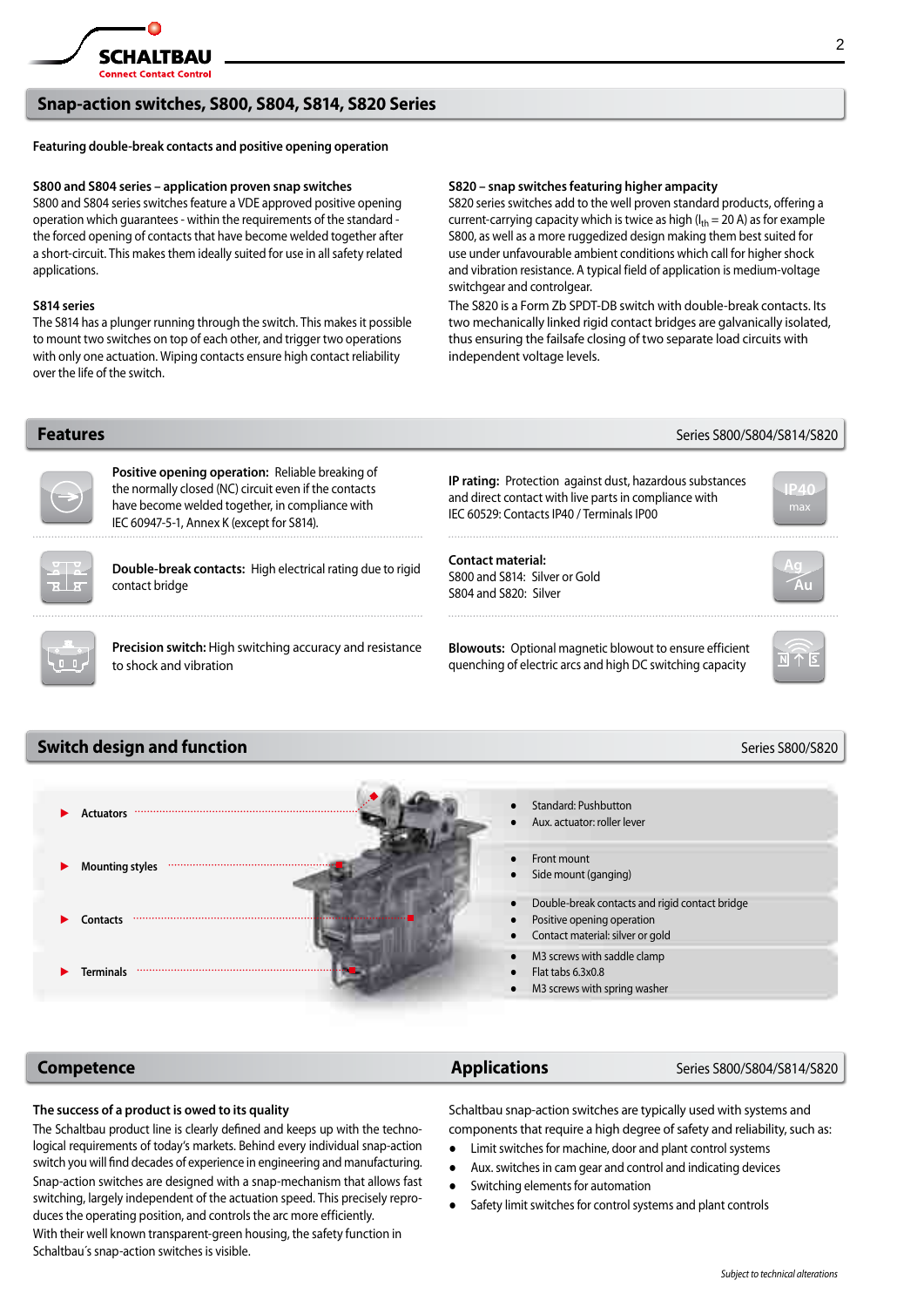|                                                                                                                                                               | <b>Standard</b>                   | S800, S804                                                                                              | <b>S814</b>                              | <b>S820</b>                                                            |
|---------------------------------------------------------------------------------------------------------------------------------------------------------------|-----------------------------------|---------------------------------------------------------------------------------------------------------|------------------------------------------|------------------------------------------------------------------------|
| Contact configuration<br>SPDT-DB switch, contact bridge:<br>rigid (Form Za)<br>galvanically isolated (Form Zb)<br>Positive opening operation<br>Wiping action | <b>IEC 60947</b>                  |                                                                                                         |                                          |                                                                        |
| Conv. thermal current Ith                                                                                                                                     | <b>IEC 60947</b>                  | 10 A at $T = 85^\circ$ C                                                                                | 10 A at $T = 85^{\circ}$ C               | 20 A at $T = 85^{\circ}$ C                                             |
| Rated insulation voltage U <sub>i</sub>                                                                                                                       | <b>IEC 60947</b><br><b>UL 508</b> | 400V<br>300 V*1                                                                                         | 250V                                     | 400V                                                                   |
| Pollution degree                                                                                                                                              | IEC 60947<br><b>UL 508</b>        | PD <sub>3</sub><br>$D3*1$                                                                               | PD <sub>3</sub>                          | PD <sub>3</sub>                                                        |
| Rated impulse withstand voltage U <sub>imp</sub>                                                                                                              | <b>IEC 60947</b><br>IEC 60947     | 4 kV<br>OV <sub>3</sub>                                                                                 | 2.5 kV<br>OV <sub>3</sub>                | 4 <sub>kV</sub><br>OV <sub>3</sub>                                     |
| Overvoltage category                                                                                                                                          | <b>UL 508</b>                     | $V3*1$                                                                                                  |                                          |                                                                        |
| Utilization category<br>for silver contacts *2                                                                                                                | <b>IEC 60947</b><br>UL 508 *1     | AC-15: 230 V / 3.0 A<br>DC-13:110V / 1.0 A<br>240 V AC, 8 A                                             | AC-15:230 V / 1.0 A<br>DC-13:60V / 0.5 A | AC-15: 230 V / 5.0 A<br>DC-13:110V / 1.0 A                             |
| Contact gap, typ.                                                                                                                                             | <b>IEC 60947</b>                  | general purpose<br>$2x$ 1.2 mm                                                                          | $2x0.4$ mm                               | $2x 2.0$ mm                                                            |
| Contact force, typ.                                                                                                                                           | <b>IEC 60947</b>                  | 0.350.75N                                                                                               | 0.4 <sub>N</sub>                         | 1.2 <sub>N</sub>                                                       |
| Contact resistance, typ.                                                                                                                                      | IEC 60947                         |                                                                                                         | 100 m $\Omega$ (no leads connected)      |                                                                        |
| Positive opening force *3                                                                                                                                     | <b>IEC 60947</b>                  | 35 N                                                                                                    |                                          | 35 N                                                                   |
| Actuator travel for positive opening                                                                                                                          | IEC 60947                         | S800: see page 5<br>S804: see page 9                                                                    |                                          | see page 13                                                            |
| Maximum actuator travel *3                                                                                                                                    | <b>IEC 60947</b>                  | $3,2$ mm                                                                                                | $2,0$ mm                                 | 4,0 mm                                                                 |
| Actuating speed                                                                                                                                               | <b>IEC 60947</b>                  | max. $1 \text{ m/s}$<br>$min.1$ mm/s                                                                    | max. 240 mm/s<br>$min. 0.1$ mm/s         | max. $1 \text{ m/s}$<br>$min.1$ mm/s                                   |
| Vibration resistance, no aux. actuator,<br>at 0.1 ms max. opening time<br>10  150 Hz all directions<br>10  500 Hz all directions                              | IEC 60068-2-6                     | 30 g                                                                                                    | 20 <sub>g</sub>                          | 50q                                                                    |
| Shock resistance<br>(no aux. actuator<br>at 0.1 ms max. opening time)                                                                                         | IEC 60068-2-27                    | 80 g, half sinus                                                                                        | 50 g, half sinus                         | 60 g, half sinus                                                       |
| Short-circuit protection<br>for silver contacts *2                                                                                                            | IEC 60269-2                       | 6 A gR                                                                                                  |                                          | 6 A gR                                                                 |
| Operating frequency, max.                                                                                                                                     | <b>IEC 60947</b>                  | 465 cycles/min                                                                                          | 300 cycles/min                           | 80 cycles/min                                                          |
| Actuating force *3<br>Standard / reinforced                                                                                                                   | <b>IEC 60947</b>                  | 3.3 N / 5.5 N                                                                                           | 3.2 N / 5.2 N                            | 8 N / 18 N                                                             |
| Release force *3<br>Standard / reinforced                                                                                                                     | <b>IEC 60947</b>                  | 0.2 N / 2.9 N                                                                                           | 0.5 N / 2.0 N                            | 1.5 N / 2.0 N                                                          |
| IP rating<br>Contacts<br><b>Terminals</b>                                                                                                                     | <b>IEC 60529</b>                  | <b>IP40</b><br>IP <sub>00</sub>                                                                         |                                          |                                                                        |
| Mechanical endurance, cycles                                                                                                                                  | IEC 60947                         | 10 million min.<br>1 million min.                                                                       |                                          |                                                                        |
| Temperature range                                                                                                                                             | <b>IEC 60947</b>                  | $-40 °C  +85 °C$                                                                                        |                                          |                                                                        |
| Material<br>Contacts<br>Terminals<br>Housing                                                                                                                  |                                   | Hard silver (AgCu3) or gold (AuAg26Ni3)<br>Brass, silver or gold plated<br>PC, light green, transparent |                                          | Hard silver (AgCu3)<br>Brass, silver-plated<br>PES, amber, transparent |
| <b>Mounting orientation</b>                                                                                                                                   |                                   |                                                                                                         | any                                      |                                                                        |
| Weight, no aux. actuator                                                                                                                                      | ---                               | S800: 26 g / S804: 25 g                                                                                 | 25 <sub>g</sub>                          | 45 g                                                                   |
| Approvals                                                                                                                                                     |                                   | $c$ $\mathbf{N}$ us <sup>1</sup>                                                                        | FHI.                                     |                                                                        |



 $\bullet$ 

# **Specifications Specifications**  *Series S800/S804/S814/S820*



**S800 b20** Version with pushbutton (standard), silver contacts and flat tabs 6.3 x 0.8



**S800 aL** Version with roller lever, mounting brackets, silver contacts, M3 screws with saddle clamp and blowouts



**S800 e20** Version with roller lever, silver contacts and flat tabs 6.3 x 0.8



**S804 b** Version with pushbutton (standard), silver contacts and M3 screws with saddle clamp



**S814 b** Version with pushbutton (standard), silver contacts and M3 screws with saddle clamp



**S820 a7**<br>Version with roller lever mounting brackets, silver contacts and M3 screws with saddle clamp

*Subject to technical alterations \*3 Measured next to actuator*

*\*2 S800 and S814 only: Data for gold contacts on request*

*\*1 S800 series only*



*Data valid for new switches under laboratory conditions and at room temperature, unless otherwise mentioned.*

**S SCHALTBAU** 

*Note:*  $\Delta$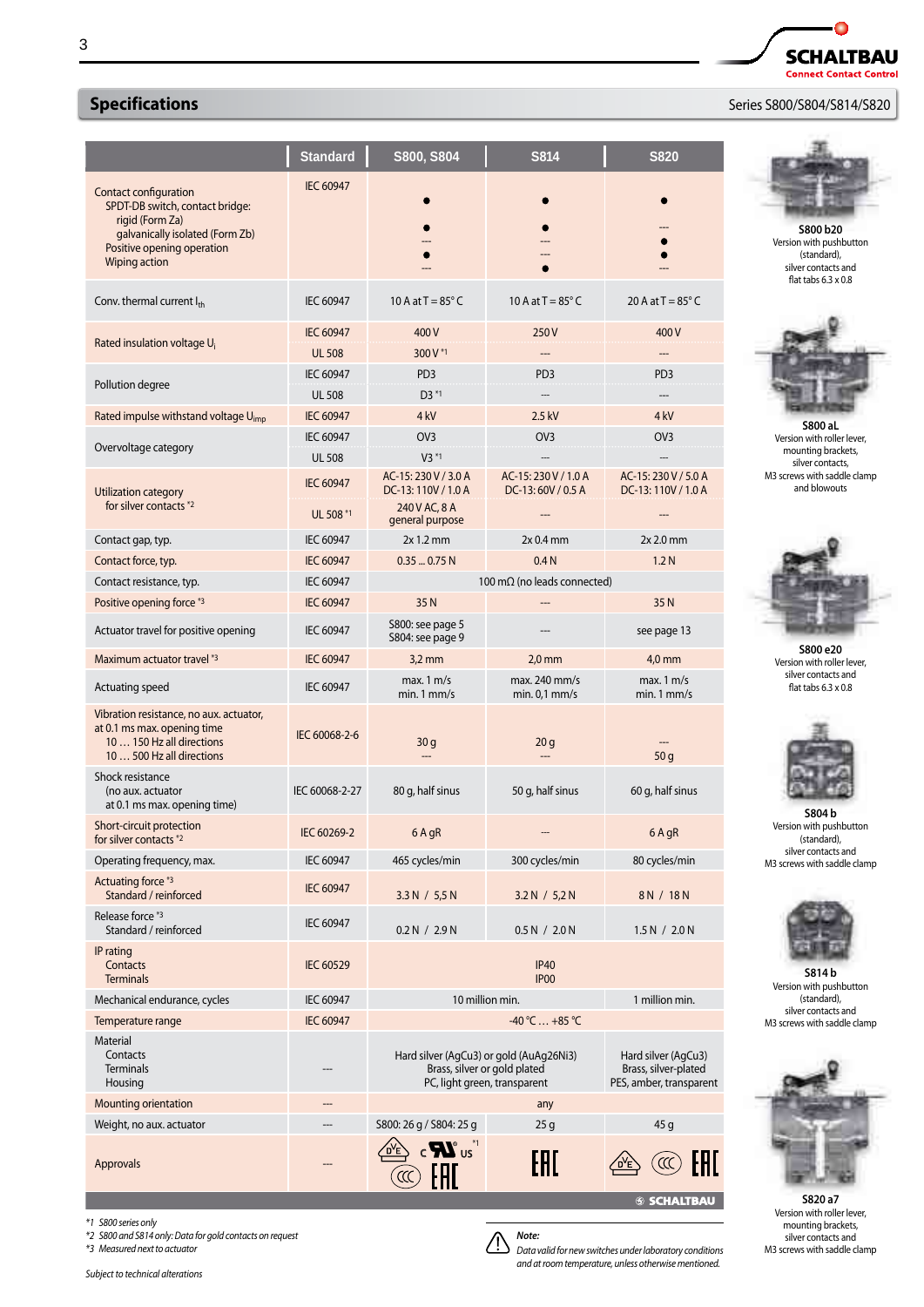# **S800** Ordering code, Accessories S800 **Series S800** Series S800

● **Ordering code** Example: **S800 b10/20/40 L** J. **Series, Contact configuration Special designs, optional** S800 Form Za SPDT-DB switch with positive opening Blowouts L operation and rigid contact bridge **Actuating and release forces Actuator and mounting styles** Standard \* Actuator Front mount Stronger reset spring 40 b Pushbutton no mounting brackets **Terminals** c Pushbutton with mounting brackets M3 screws with saddle clamp \* no mounting brackets e Roller lever Flat tabs 6.3x0.8 20 Roller lever with mounting brackets a Roller lever as with mounting brackets, slotted holes Roller lever d with mounting brackets, angled on one end **Contact material** Silver \* *Note:* G) 10 Gold *This catalogue shows only stock items. For some variants minimum quantities apply. Please ask for the conditions.*

*Special variant:*

*quantities apply. \* No index*

*If you need a special variant of the switch, please do not hesitate to contact us. Maybe the type of switch you are looking for is among our many special designs. If not, we can also supply customized designs. In this case minimum* 

#### ● **Accessories**

| SK-100 | Protective housing (half shells) made of PA6     |
|--------|--------------------------------------------------|
| SK-200 | Protective cover made of flexible soft PVC       |
| SK-400 | Protective cap made of glass fibre reinforced PC |

| Parameter<br>П                                                                                                               | Code                                                                         | <b>Version</b>                                                                                                                                                             |
|------------------------------------------------------------------------------------------------------------------------------|------------------------------------------------------------------------------|----------------------------------------------------------------------------------------------------------------------------------------------------------------------------|
| IP rating: contacts / terminals                                                                                              |                                                                              | IP40/20                                                                                                                                                                    |
| <b>Actuator styles</b>                                                                                                       |                                                                              |                                                                                                                                                                            |
| <b>Pushbutton (standard)</b><br>▶<br>No mounting brackets                                                                    | $\boxed{\mathbf{b}}$                                                         | $\odot$                                                                                                                                                                    |
| Pushbutton<br>▶<br>with mounting brackets                                                                                    | $\lceil$ c $\rceil$                                                          | K<br>$\overline{\bullet}$ ol<br>$\overline{\circ}$<br>$\overline{\bullet}$<br>$\overline{\odot}$                                                                           |
| <b>Roller lever</b><br>▶<br>No mounting brackets                                                                             | $\boxed{e}$                                                                  | <b>CICER</b><br>$\odot$                                                                                                                                                    |
| <b>Roller lever</b><br>▶<br>with mounting brackets                                                                           | $\boxed{a}$                                                                  |                                                                                                                                                                            |
| <b>Roller lever</b><br>▶<br>with mounting brackets,<br>slotted holes                                                         | $\boxed{as}$                                                                 | <b>POTTE OC</b><br>$\circ$<br>$\odot$                                                                                                                                      |
| <b>Roller lever</b><br>▶<br>with mounting brackets,<br>angled on one end                                                     | $\boxed{d}$                                                                  | $\overline{\bullet}$ $\overline{\bullet}$ $\overline{\bullet}$ $\overline{\bullet}$ $\overline{\bullet}$ $\overline{\bullet}$ $\overline{\bullet}$<br>$\odot$<br>$\bullet$ |
| <b>Series</b><br><b>Contact material</b><br><b>Actuating and release force</b><br>×<br><b>Blowouts (special design)</b><br>▶ | [ <b>S</b> 800]<br>$\sqrt{2}$ /[10]<br>$\boxed{\ast}$ / 40<br>$\boxed{\Box}$ | $\overline{\circledcirc}$ s800 $\overline{\circledcirc}$                                                                                                                   |
| <b>Terminal styles</b>                                                                                                       |                                                                              |                                                                                                                                                                            |
| M3 screws with saddle clamp<br>▶                                                                                             | *                                                                            |                                                                                                                                                                            |
| Flat tabs 6.3x0.8                                                                                                            | [20]                                                                         |                                                                                                                                                                            |
|                                                                                                                              |                                                                              | <b>SSCHALTBAU</b>                                                                                                                                                          |

*Subject to technical alterations*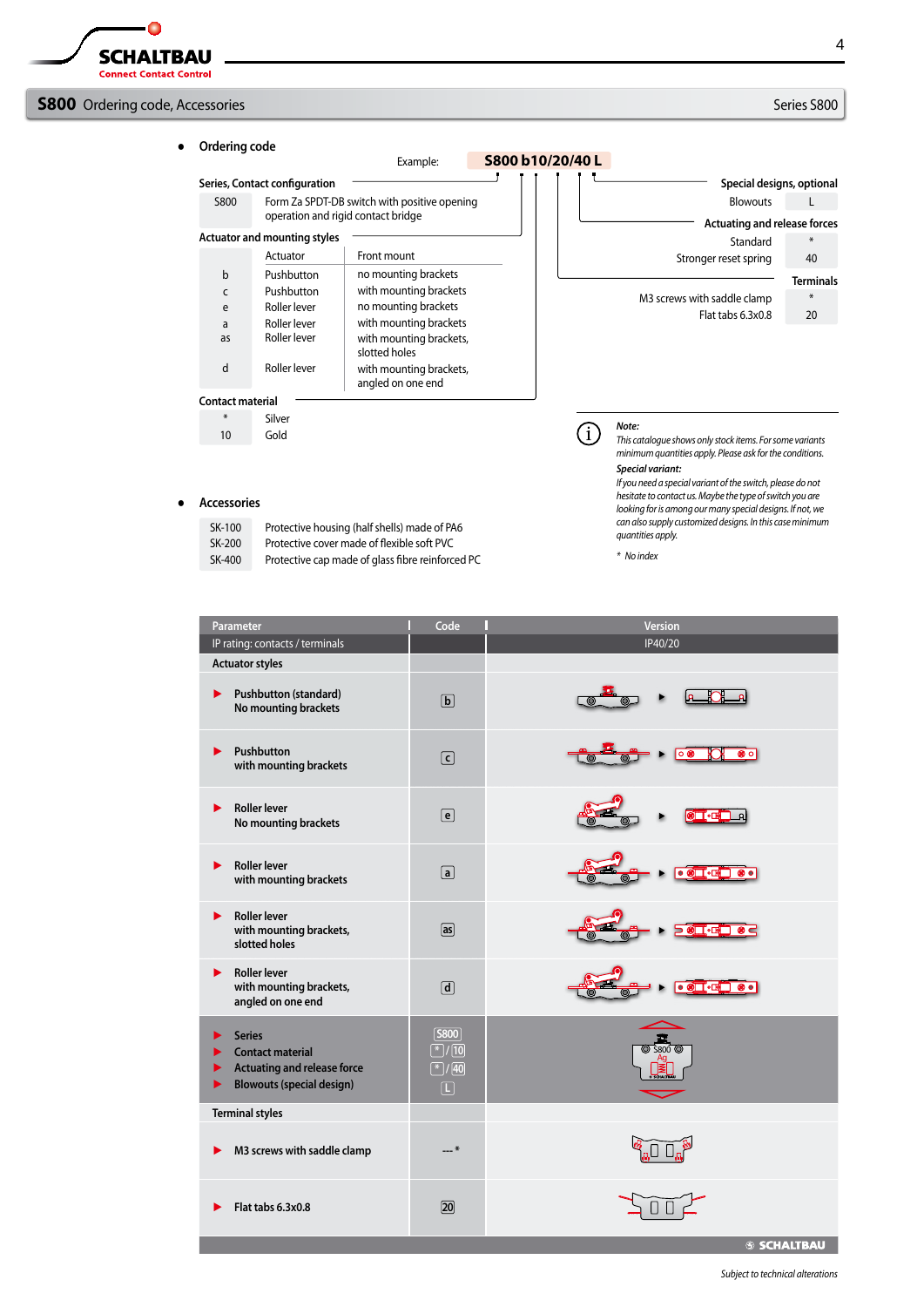

# **Actuator styles and positions** Series S800

● **S800 Pushbutton** (standard) **b** / **c**





| <b>Actuator positions</b>                                            | Pushbutton (standard) $ b  /  c $<br>Dimension (X) in mm |
|----------------------------------------------------------------------|----------------------------------------------------------|
| Free position                                                        | $8.85 \pm 0.20$                                          |
| Operating position                                                   | $6.60 \pm 0.35$                                          |
| Release position                                                     | $7.80 \pm 0.35$                                          |
| Total positive opening travel                                        | 5.85                                                     |
| Total travel position                                                | 5.65                                                     |
| Movement differential<br>(between operating and<br>release position) | 1.3<br>(typical)                                         |

 $\sqrt{2}$ 

*Note: To ensure proper operation of the positive opening function it is necessary to depress the plunger to the point of total positive opening travel. However, it must not be pushed beyond total travel position. Data is valid for new switches.*

| <b>Actuator positions</b>                                            | Roller lever $ e $<br> d <br> as <br> a <br>Dimension $\overline{\infty}$ in mm |
|----------------------------------------------------------------------|---------------------------------------------------------------------------------|
| Free position                                                        | $20.25 \pm 0.35$                                                                |
| Operating position                                                   | $16.60 \pm 0.50$                                                                |
| Release position                                                     | $18.40 \pm 0.50$                                                                |
| Total positive opening travel                                        | 13.60                                                                           |
| Total travel position                                                | 13,3                                                                            |
| Movement differential<br>(between operating and<br>release position) | 2.2<br>(typical)                                                                |



*Note: To ensure proper operation of the positive opening function it is necessary to depress the plunger to the point of total positive opening travel. However, it must not be pushed beyond total travel position. Data is valid for new switches.*







Δ **SCHALTBAU Connect Contact Control**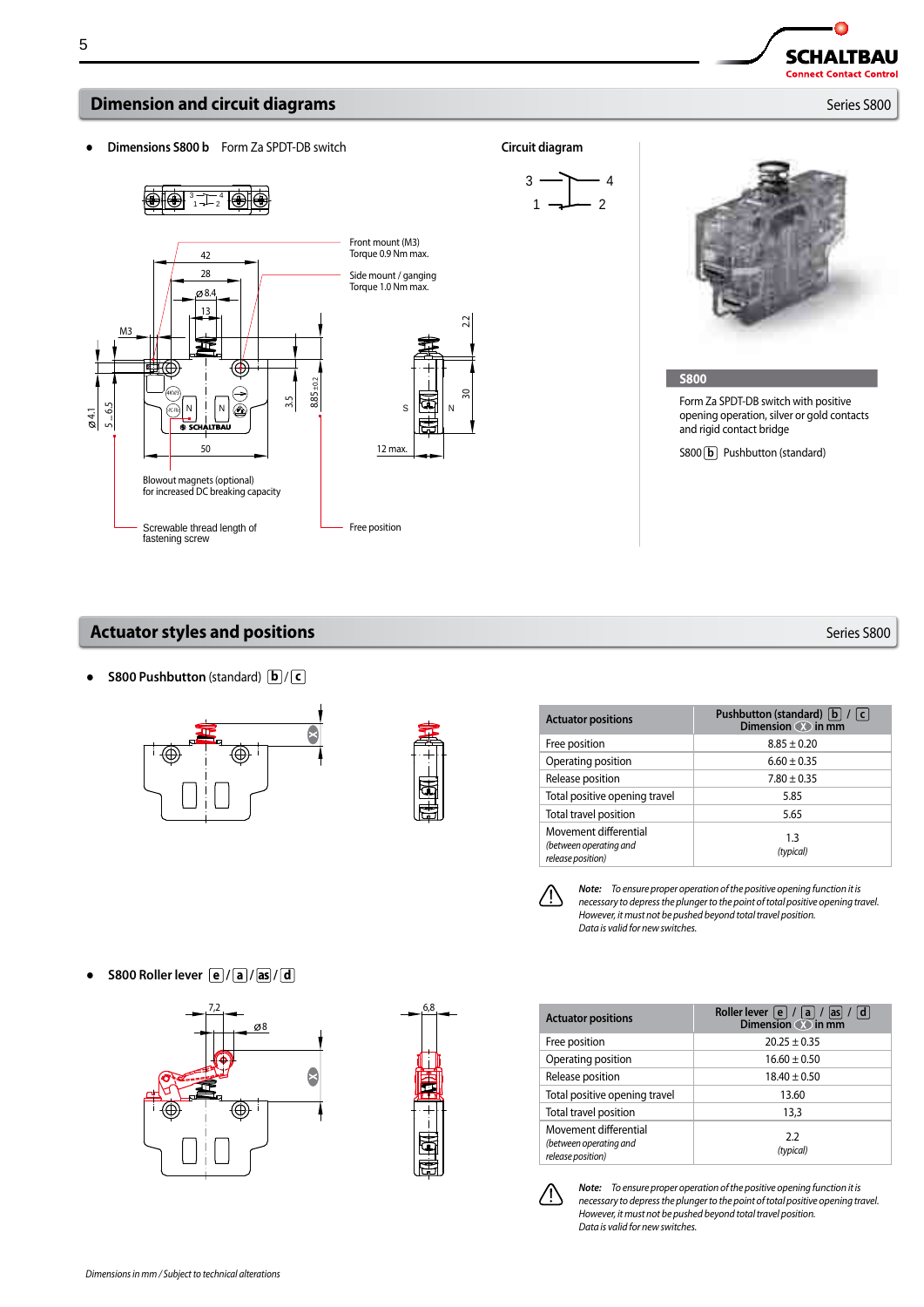# **Mechanical fastening** Front mount, ganging Series Sand Series Sand Series S800

### **Front mount**

- **No mounting brackets:** By way of the nut retainers (M3) that are inserted into the switch housing. Torque 0.9 Nm max.
- **With mounting brackets:** By way of M3 screws for all actuator styles. Torque 0.9 Nm max.

# **Actuators without mounting brackets Actuators with mounting brackets**

# ● **Pushbutton (standard)** style **b**





● **Roller lever** style **e**



# **Ganging**

- Through the transversal bore holes with 4 mm screws or bolts. Torque 1.0 Nm max.
- Alternatively DUO clips or retaining rings can be used.

● **Pushbutton** style **c**



● **Roller lever** style **a**



● **Roller lever** style **as**



● **Roller lever** style **d**



# **Terminal styles** M3 screws, flat tabs 6.3x0.8 Series S800

● **M3 screws with saddle clamp (standard)** style **\*** ● **Flat tabs 6.3x0.8** style **20**





- *Single and multiple-wire conductors with wire gauges AWG 18 ... 12 (0.75 mm²... 2.5 mm²) can be clamped without wire end ferrules. If a ferrule is used the maximum wire gauge is AWG14 (1.5 mm² max.)*
	- *Max. 2 conductors with the same wire gauge can be clamped per terminal.*
	- *Tightening torque of terminal screws should be 0.9Nm max.*
	- *IP rating: contacts IP00 / terminals IP40*

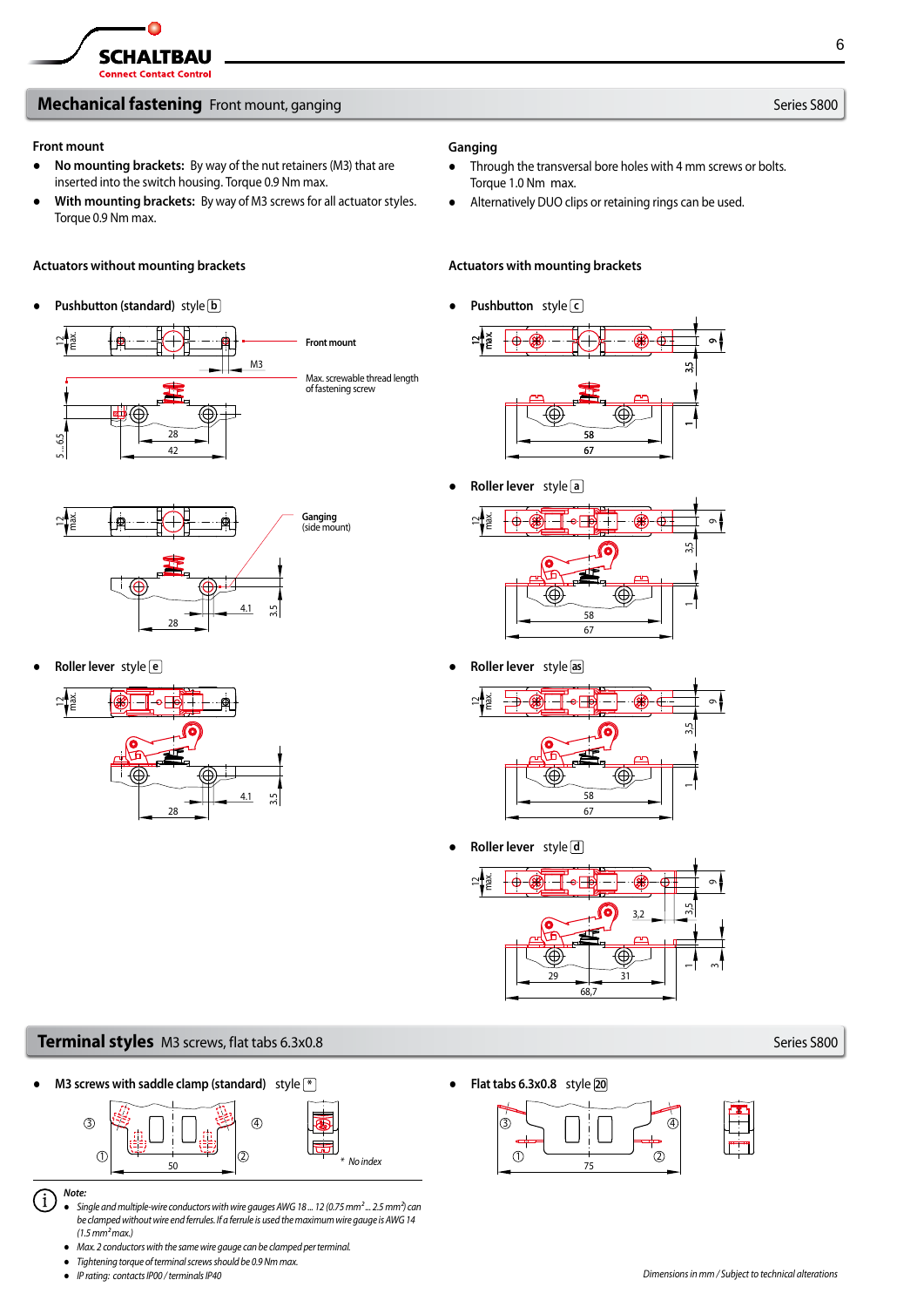> Total travel pos. + 0.2 ... 0.3 Free pos. + 0.2 ... 0.3

Total travel pos. + 0.2.

Free pos. + 0.2 ... 0.3

 $0.3$ 

1 max.

≥40°

# **Instruction** on when to use a roller lever (examples) Series S800

Snap-action switches are designed for actuation with and without roller lever. A roller lever is required, if the direction of actuation deviates more than  $\pm 15^{\circ}$  from the perpendicular line.

● **Switch with roller lever actuated by cam disk** ● **Switch with roller lever actuated by trigger cam**



# **Protective housing** SK-100, SK-200, SK-400, SK-400-B Series S800

### **SK-100**

Protective housing (half shells) made of fibre glass reinforced PC. Screwtype terminals of switches used with protective housing SK-100 are sealed to IP40.



*Note: For use with screw-type terminals (M3 screws) only.*

> Strain relief Bore hole for cable clamp



Cable clamp: for cable diameter 8 ... 10.9 mm Retention force: 80 N min.

# **SK-200**

Stroke 5 min. Stroke 7 max.

Protective cover made of flexible soft PVC. Protective cover SK-200 prevents accidental contact with the 4 live M3 screw terminals.

≥40°





Protective cap made of fibre glass reinforced PC. Protective cap SK-400 prevents accidental contact with the 4 live M3 screw terminals.







**Protective caps** Protective cap SK100, SK200 and SK400, from left to right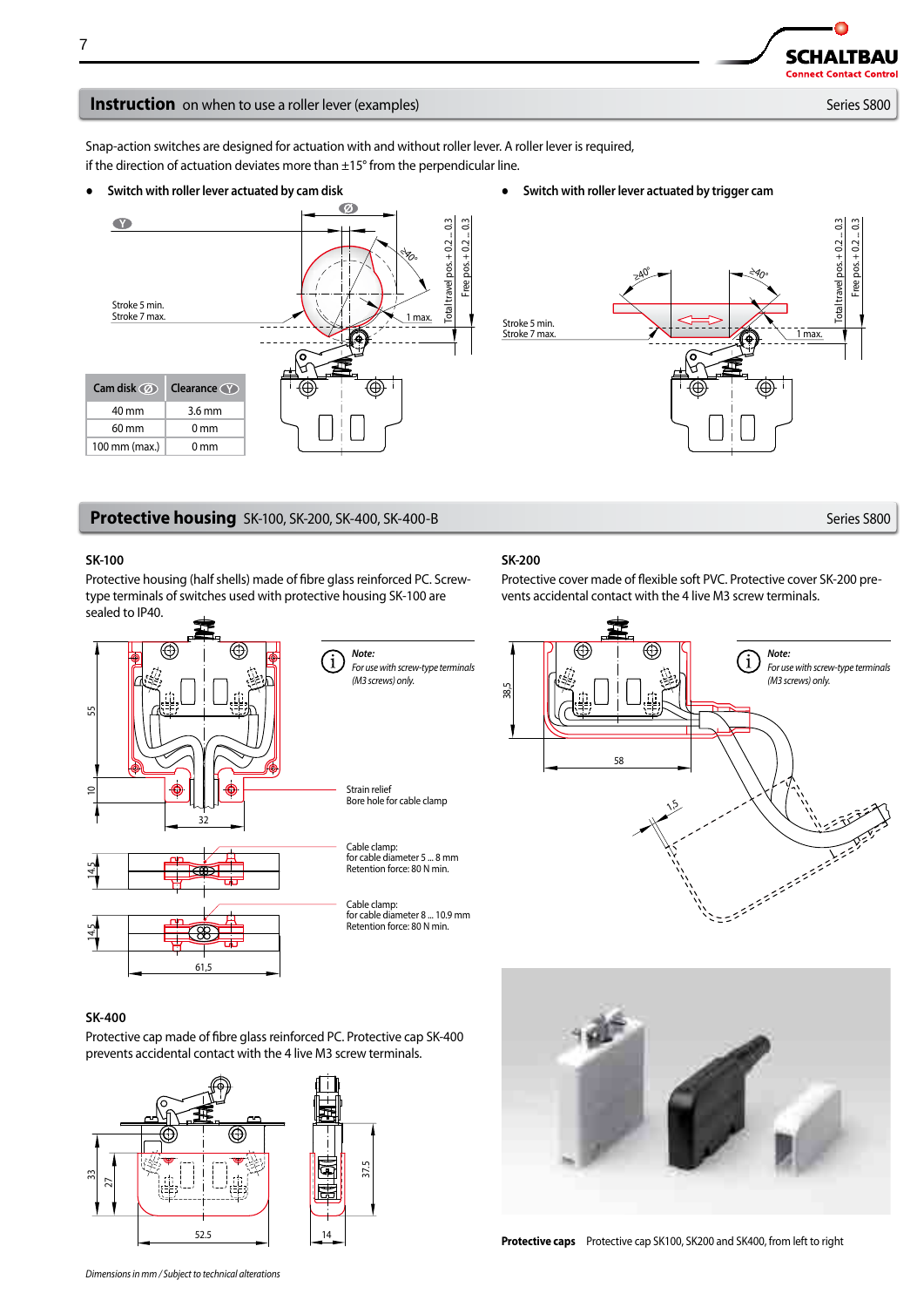$\bullet$ 

# **S804** Ordering code Series S804

Example: **S804 b40** ŋ **Series, Contact configuration** S804 Form Za SPDT-DB switch with silver contacts, positive opening operation, and rigid contact bridge **Actuator and mounting styles** b Pushbutton **Actuating and release force** \* Standard 40 Stronger reset spring

*Note:* T)

*This catalogue shows only stock items. For some variants minimum quantities apply. Please ask for the conditions. Special variant:*

*If you need a special variant of the switch, please do not hesitate to contact us. Maybe the type of switch you are looking for is among our many special designs. If not, we can also supply customized designs. In this case minimum quantities apply.*

*\* No index*

| Parameter                                           | Code                            | Version                                          |
|-----------------------------------------------------|---------------------------------|--------------------------------------------------|
| IP rating: contacts / terminals                     |                                 | IP40/20                                          |
| <b>Actuator style</b>                               |                                 |                                                  |
| Pushbutton (standard)<br>▶                          | $\boxed{\mathbf{b}}$            | Œ<br>$\bullet$<br>(©<br>8) B<br>80               |
| <b>Series</b><br><b>Actuating and release force</b> | <b>S804</b><br>$\boxed{*}$ / 40 | п<br>'●<br>$5804$ $\odot$<br>$^{\circledR}$<br>≶ |
| <b>Terminal style</b>                               |                                 |                                                  |
| M3 screws with saddle clamp<br>▶                    | *                               | π<br>$\bullet$<br>◎                              |
|                                                     |                                 | <b>SSCHALTBAU</b>                                |



8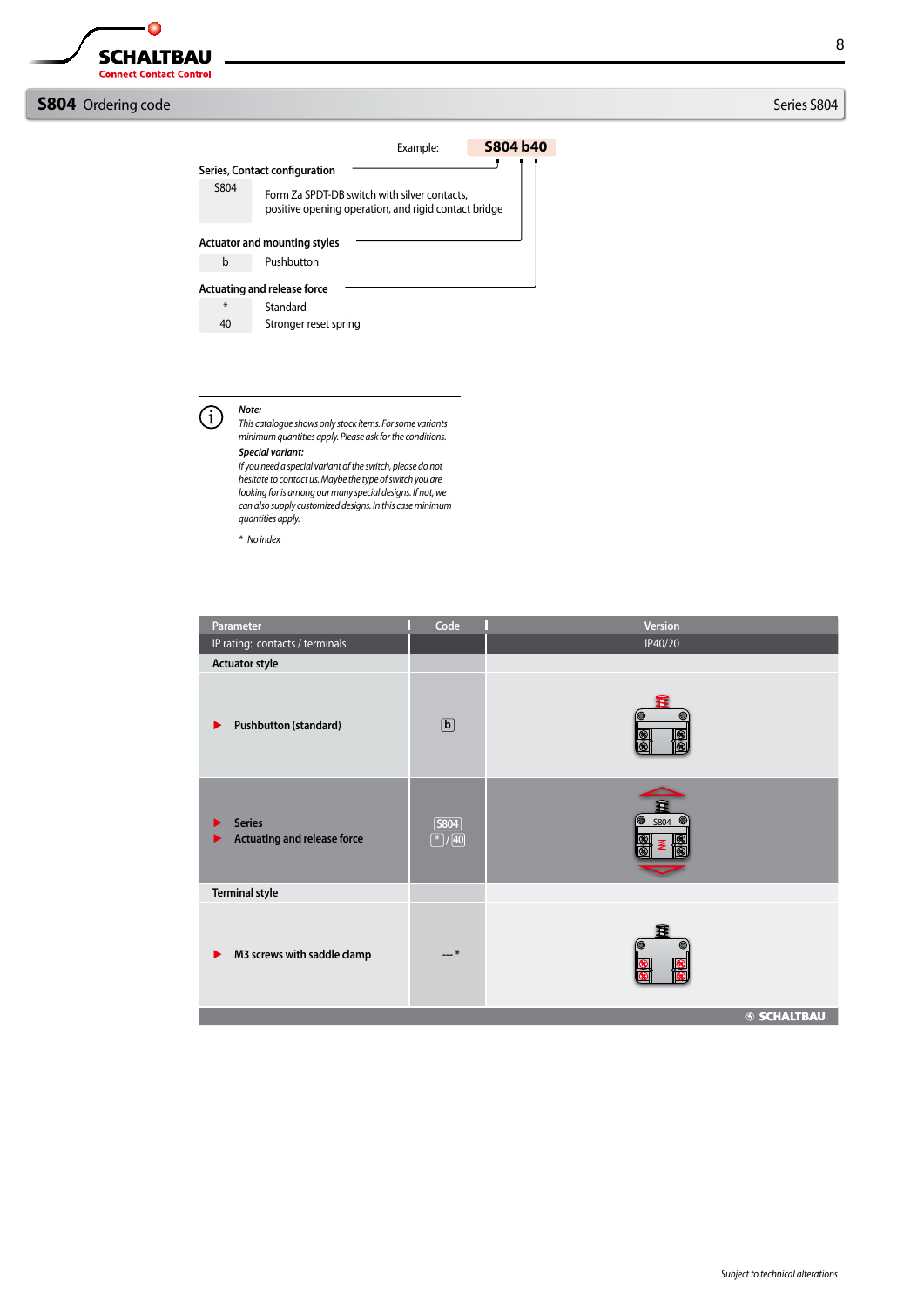

# **Acutator style and positions** *Series S804*

● **S804 Pushbutton** (standard) **b**





● *IP rating: contacts IP00 / terminals IP40*

| <b>Actuator positions</b>                                            | Pushbutton (standard)   b  <br>Dimension <b>(X)</b> in mm |
|----------------------------------------------------------------------|-----------------------------------------------------------|
| Free position                                                        | $13.35 \pm 0.15$                                          |
| Operating position                                                   | $11.10 \pm 0.35$                                          |
| Release position                                                     | $12.30 \pm 0.35$                                          |
| Total positive opening travel                                        | 10.35                                                     |
| Total travel position                                                | 10.15                                                     |
| Movement differential<br>(between operating and<br>release position) | 1.3<br>(typical)                                          |



*Note: To ensure proper operation of the positive opening function it is necessary to depress the plunger to the point of total positive opening travel. However, it must not be pushed beyond total travel position. Data is valid for new switches.*

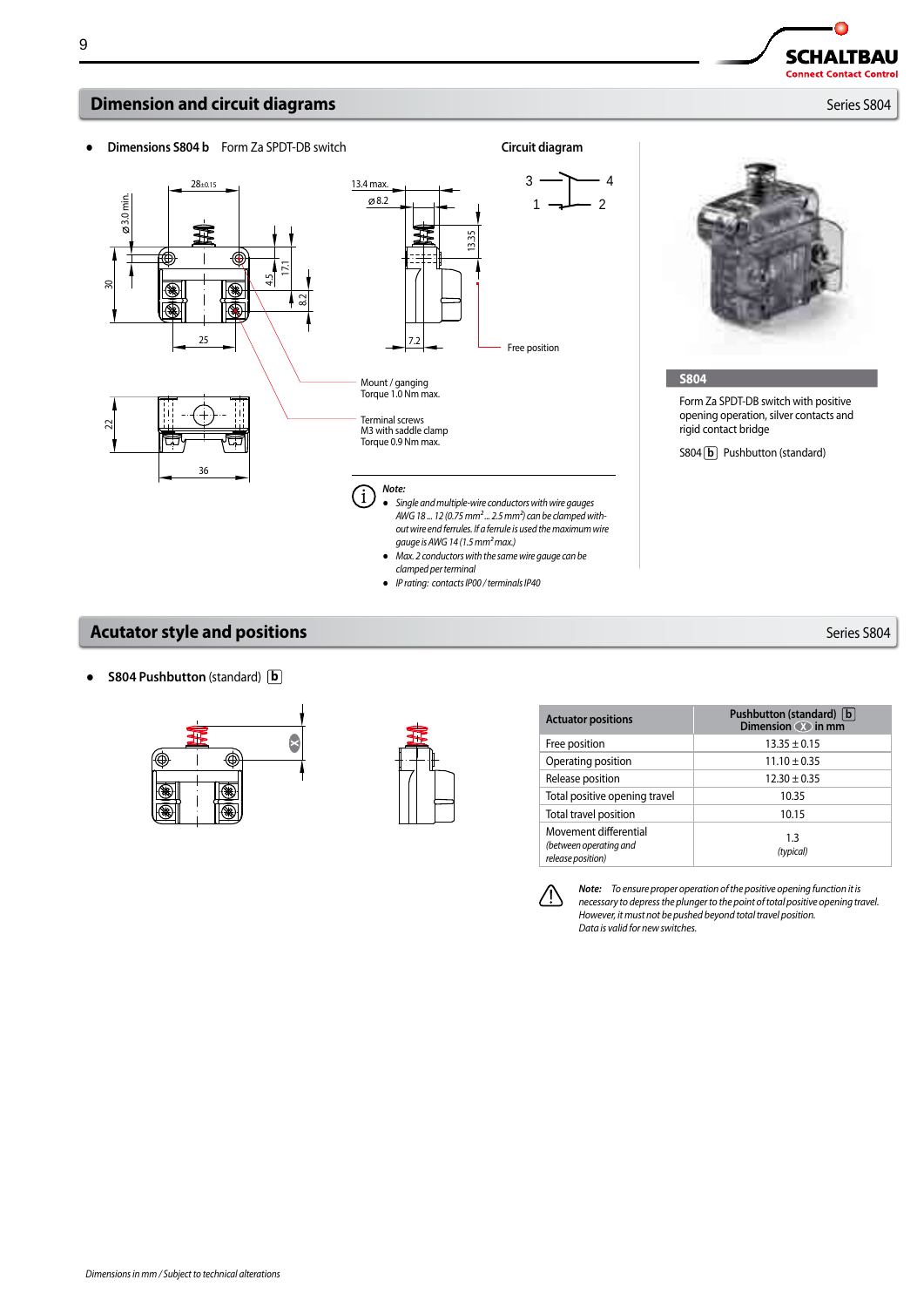**Connect Contact Control** 

- 0

**SCHALTBAU** 

# **S814** Ordering code Series S814

Example: **S814 b10/40** h **Series, Contact configuration** S814 Form Za SPDT-DB switch with rigid contact bridge **Actuator style** b Pushbutton **Contact material** \* Silver 10 Gold **Actuating and release force** \* Standard 40 Stronger reset spring*Note:*  $(i)$ *This catalogue shows only stock items. For some variants minimum quantities apply. Please ask for the conditions. Special variant: If you need a special variant of the switch, please do not hesitate to contact us. Maybe the type of switch you are looking for is among our many special designs. If not, we can also supply customized designs. In this case minimum quantities apply. \* No index*

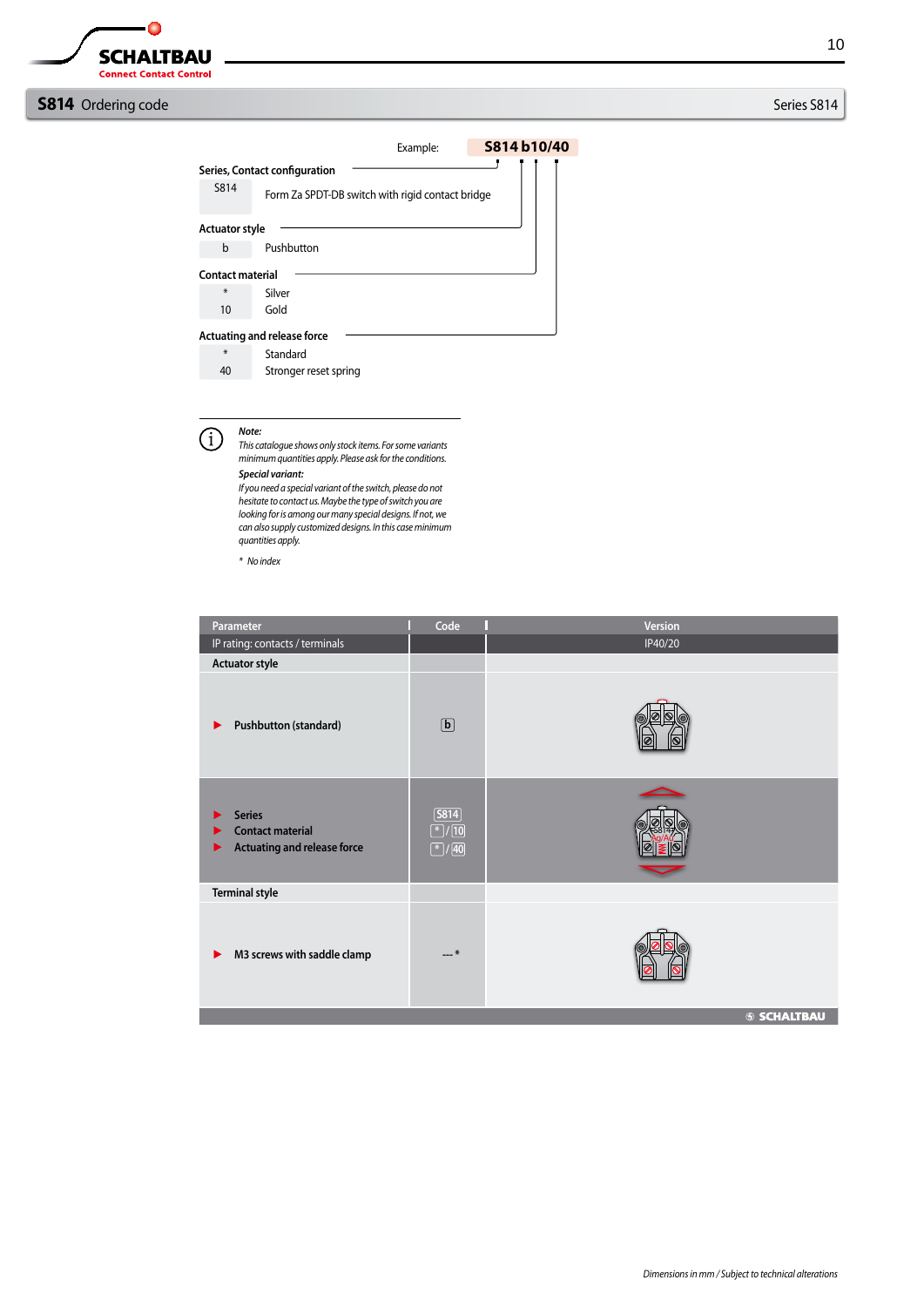# **Dimension and circuit diagrams** *Series S814*

● **Dimensions S814 b** Form Za SPDT-DB switch **Circuit diagram**

A special feature of the S814 is its plunger which, on actuation travels the full-length of the switch. This makes them ideally suited for applications where the switching element must be in line with the perpendicular line of actuation. It is thereby possible to mount two S814 switches on top of each other and trigger two switching operations with only one actuation, like a full-blown dual changeover switch.

Terminal screws M3 with saddle clamp Torque 0.9 Nm max.

*Note:*

 $\mathbf{i}$ 

Mount / ganging Torque 1.0 Nm max.

For this reason they are especially suited for use as emitter switches for meters and counters, for use with indicating devices, master controllers and control units and, last but not least, as switching elements for membrane switches.

# **Actuator style and positions by the contract of the contract of the contract of the series S814**

● **S814 Pushbutton** (standard) **b**



| <b>Actuator positions</b>                       | Pushbutton (St<br><b>Dimension</b> |
|-------------------------------------------------|------------------------------------|
| Free position                                   | $12.6 \pm$                         |
| Operating position                              | $11.6 \pm$                         |
| Release position                                | $12.1 \pm$                         |
| Total travel position                           | 10.6                               |
| Movement differential<br>(between operating and | 0.5<br>(4.12)                      |

*release position)*

*Note: Actuator must not be pushed beyond total travel position. Data is valid for new switches..*

8.5

2

16.5

 $28\pm0.15$  16.3 $\pm0.2$  $5.5$   $\Box$  5.5

 $19.2$ 9.2

36

4  $\overline{2}$ 

3 1

Free position

● *Single and multiple-wire conductors with wire gauges AWG 18 ... 12 (0.75 mm²... 2.5 mm²) can be clamped without wire end ferrules. If a ferrule is used the maximum wire* 

● *Max. 2 conductors with the same wire gauge can be* 

*gauge is AWG14 (1.5 mm² max.)*

*clamped per terminal* ● *IP rating: contacts IP00 / terminals IP40*

12.6

# **S814** Form Za SPDT-DB switch with silver or gold contacts, rigid contact bridge and wiping action

S814 **b** Pushbutton (standard)





**Pushbutton (standard) b Dimension**  $\bullet$  **in mm**  $12.6 \pm 0.2$  $11.6 \pm 0.2$  $12.1 \pm 0.2$ 

> 0.5 *(typical)*





53.7 న్

 $2.2<sub>n</sub>$ 

22

**Plunger travelling full length throug the switch Series S814** Series S814

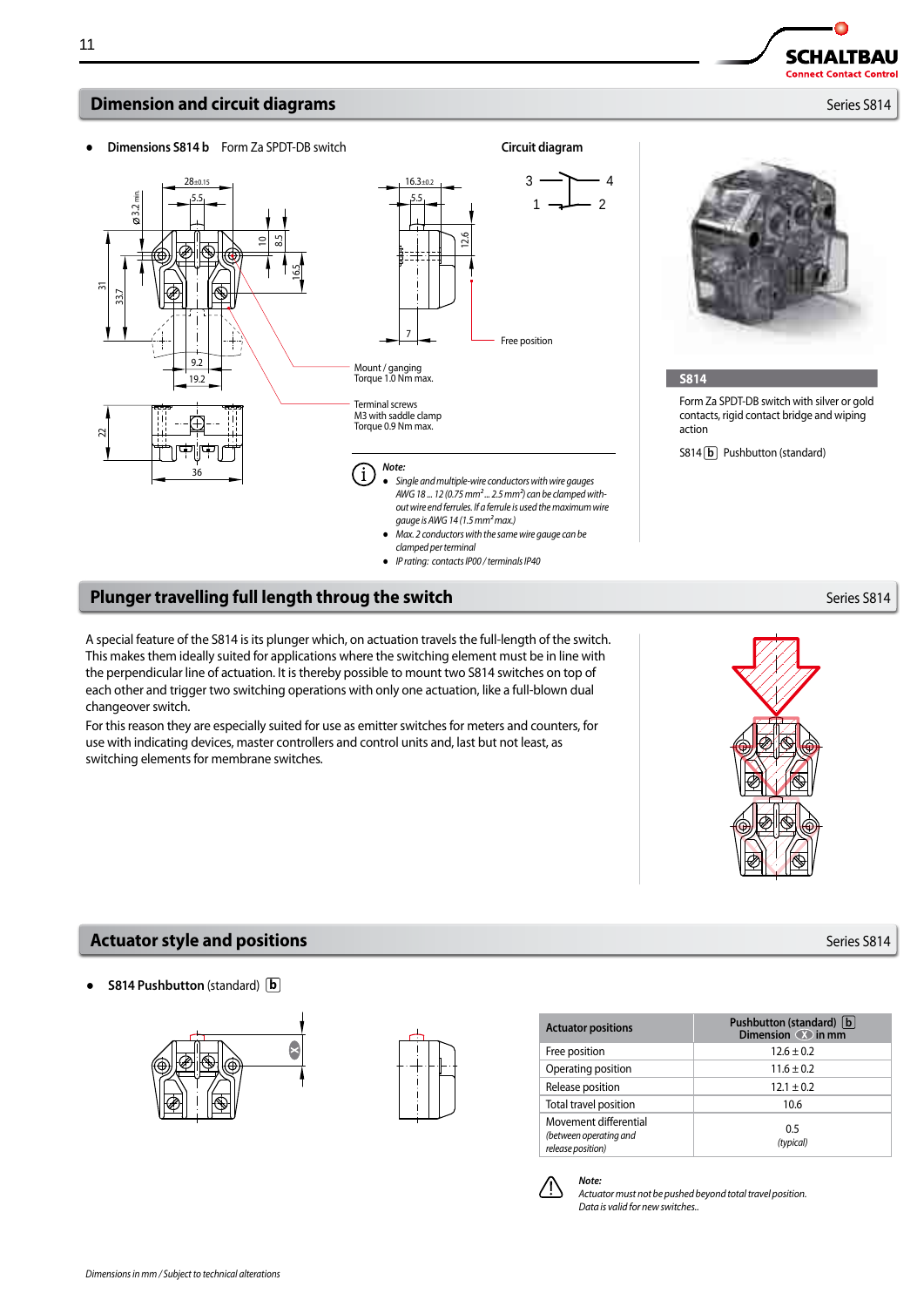$\bullet$ 

# **S820** Ordering code Series S820

Example: **S820 b7/40 L** J **Series, Contact configuration Special design, optional** S820 Form Zb SPDT-DB with positive opening operation Blowouts L and galvanically isolated contact bridges **Actuating and release force** Standard \* **Actuator styles** Stronger reset spring 40 Actuator style | Mounting style b Pushbutton No mounting brackets e Roller lever No mounting brackets a Roller lever With mounting brackets **Contact material** *Note:* 7 Silver (Fixed contact AgCu3 / contact bridge AgSnO2)  $(i)$ *This catalogue shows only stock items. For some variants minimum quantities apply. Please ask for the conditions.*

# *Special variant:*

*If you need a special variant of the switch, please do not hesitate to contact us. Maybe the type of switch you are looking for is among our many special designs. If not, we can also supply customized designs. In this case minimum quantities apply.*

*\* No index*

| Parameter                                                                                                               | Code                                                                              | Version                                                                                                                                                                                                                                                                                                                                             |
|-------------------------------------------------------------------------------------------------------------------------|-----------------------------------------------------------------------------------|-----------------------------------------------------------------------------------------------------------------------------------------------------------------------------------------------------------------------------------------------------------------------------------------------------------------------------------------------------|
| IP rating: contacts / terminals                                                                                         |                                                                                   | IP40/20                                                                                                                                                                                                                                                                                                                                             |
| <b>Actuator styles</b>                                                                                                  |                                                                                   |                                                                                                                                                                                                                                                                                                                                                     |
| Pushbutton (standard),<br>▶<br>no mounting brackets                                                                     | $\boxed{\mathbf{b}}$                                                              |                                                                                                                                                                                                                                                                                                                                                     |
| Roller lever,<br>▶<br>no mounting brackets                                                                              | $\boxed{e}$                                                                       | $\circ$ T $\circ$ $\circ$                                                                                                                                                                                                                                                                                                                           |
| Roller lever,<br>▶<br>with mounting brackets                                                                            | $\boxed{a}$                                                                       | $\begin{picture}(150,10) \put(0,0){\line(1,0){10}} \put(15,0){\line(1,0){10}} \put(15,0){\line(1,0){10}} \put(15,0){\line(1,0){10}} \put(15,0){\line(1,0){10}} \put(15,0){\line(1,0){10}} \put(15,0){\line(1,0){10}} \put(15,0){\line(1,0){10}} \put(15,0){\line(1,0){10}} \put(15,0){\line(1,0){10}} \put(15,0){\line(1,0){10}} \put(15,0){\line($ |
| <b>Series</b><br><b>Contact material</b><br><b>Actuating and release force</b><br><b>Blowouts (special design)</b><br>⋗ | $[$ S820 $]$<br>$\boxed{7}$<br>$\boxed{40}$<br>$\boxed{\color{blue}\blacksquare}$ | <b>S820</b><br>Aq<br>SCHALTBAU                                                                                                                                                                                                                                                                                                                      |
| <b>Terminal style</b>                                                                                                   |                                                                                   |                                                                                                                                                                                                                                                                                                                                                     |
| M3 screws with saddle clamp                                                                                             | --- *                                                                             |                                                                                                                                                                                                                                                                                                                                                     |
|                                                                                                                         |                                                                                   | <b>SSCHALTBAU</b>                                                                                                                                                                                                                                                                                                                                   |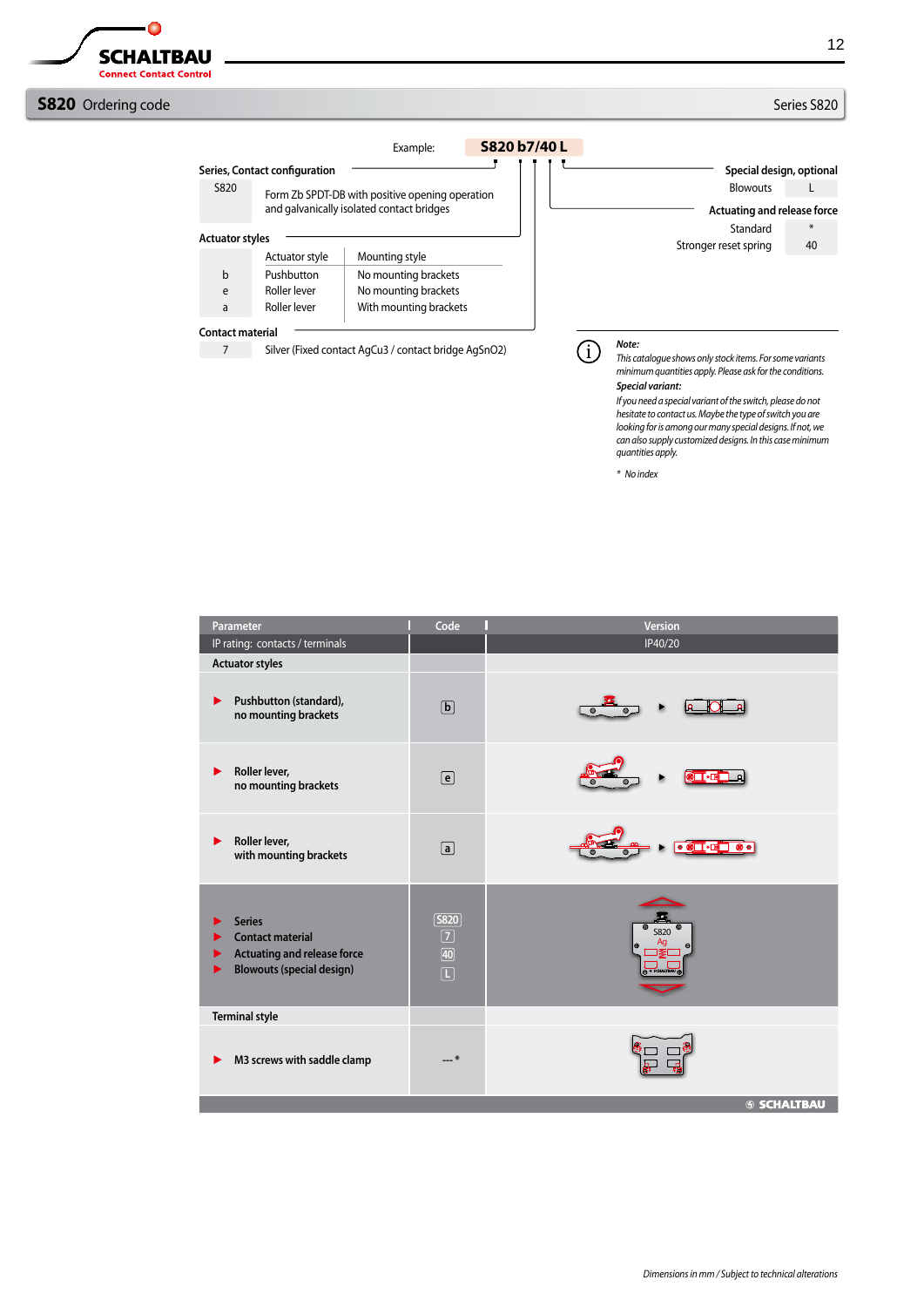

 $+3$  --  $-$  -4<br>-1 --  $+2$ 

42 28

13

ø8.

 $N$   $N$  $\sqrt{N}$   $\sqrt{N}$ 

◈  $\ominus$ Å

3.5

9 ±0.15

● **Dimensions S820 b** Form Zb SPDT **Circuit diagram**

 $\overline{\bigoplus}$  (4KV/3)

M3

max. 5 4.1



Side mount / ganging Torque 1.0 Nm max.

> S S

坚 -i  $\mathbb{E}$ 

Free position

12 max.

N N

44.7 2.2

 $447$ 

J,

1

4 2



 $\Box$ **SCHALTBAU Connect Contact Control** 

#### **S820**

Form Zb SPDT-DB with silver contacts, positive opening operation and galvanically isolated contact bridges

S820 **b** Pushbutton (standard)

# **Actuator styles and positions by the contract of the contract of the contract of the contract of the contract of the contract of the contract of the contract of the contract of the contract of the contract of the contra**

 $\overline{\oplus}$ 

♠⊖

 $\overline{\oplus}$ 

 $\Theta$ 

Screwable thread length of fastening screw

50 36

 $\Theta$   $\overline{\bullet}$  SCHALTBAU  $\oplus$ 

8 blowout magnets (optional) for increased DC breaking capacity

● **S820 Pushbutton** (standard) **b**

 $(95)$   $(4KV/3)$ 

 $\overline{\oplus}$ 

-A



| <b>Actuator positions</b>                                            | Pushbutton (standard)   b  <br>Dimension <b>(X)</b> in mm |
|----------------------------------------------------------------------|-----------------------------------------------------------|
| Free position                                                        | $9.0 \pm 0.15$                                            |
| Operating position                                                   | $6.0 \pm 0.35$                                            |
| Release position                                                     | $8.0 \pm 0.35$                                            |
| Total positive opening travel                                        | 5.2                                                       |
| Total travel position                                                | 5.0                                                       |
| Movement differential<br>(between operating and<br>release position) | 2.0<br>(typical)                                          |



*Note: To ensure proper operation of the positive opening function it is necessary to depress the plunger to the point of total positive opening travel. However, it must not be pushed beyond total travel position. Data is valid for new switches.*

● **S820 Roller lever e , a**







*Note: To ensure proper operation of the positive opening function it is necessary to depress the plunger to the point of total positive opening travel. However, it must not be pushed beyond total travel position. Data is valid for new switches.*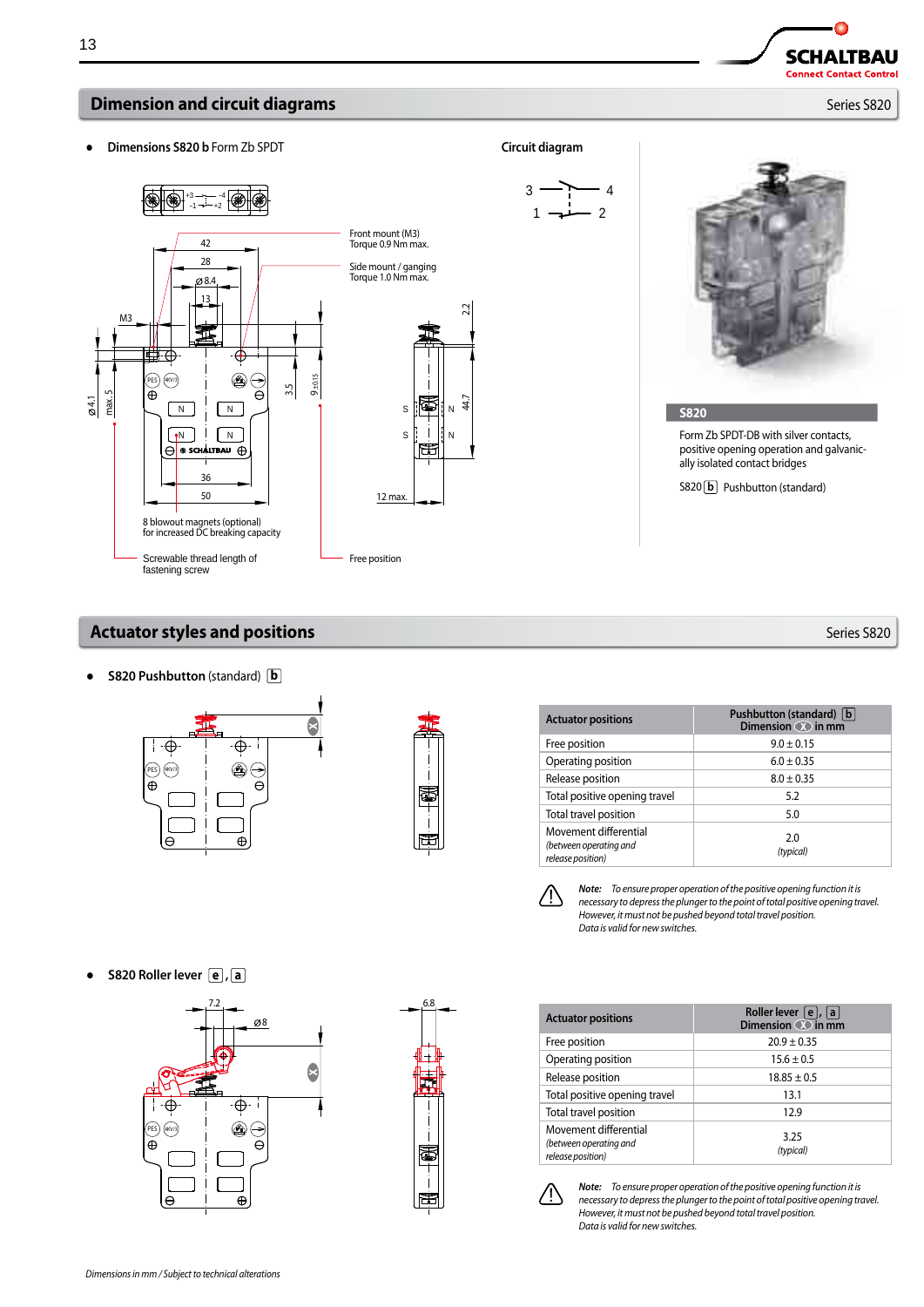# **Mechanical fastening** Front mount, ganging Series S820

### **Front mount**

- **No mounting brackets:** By way of the nut retainers (M3) that are inserted in the housing of the switch. Torque 0.9 Nm max.
- **With mounting brackets:** By way of M3 screws for all actuator styles. Torque 0.9 Nm max.

### Actuators without mounting brackets **Actuators with mounting brackets** Actuators with mounting brackets

# ● **Pushbutton (standard) no mounting brackets** style **b** ● **Roller lever with mounting brackets** style **a**





● **Roller lever without mounting brackets** style **e**



# **Terminal style** M3 screws S820

● **M3 screws with saddle clamp (standard)** style **\***





*\* No index*

# **Ganging**

- Through the transversal bore holes with 4 mm screws or bolts. Torque 1.0 Nm max.
- Alternatively DUO clips or retaining rings can be used.



*Note:*  $\mathbf{i}$ ● *Single and multiple-wire conductors with wire gauges AWG 18 ... 12 (0.75 mm²... 2.5 mm²) can be clamped without wire end ferrules. If a ferrule is used the maximum wire gauge is AWG14 (1.5 mm² max.)*

- *Max. 2 conductors with the same wire gauge can be clamped per terminal.*
- *Tightening torque of terminal screws should be 0.9Nm max.*
- *IP rating: contacts IP00 / terminals IP40*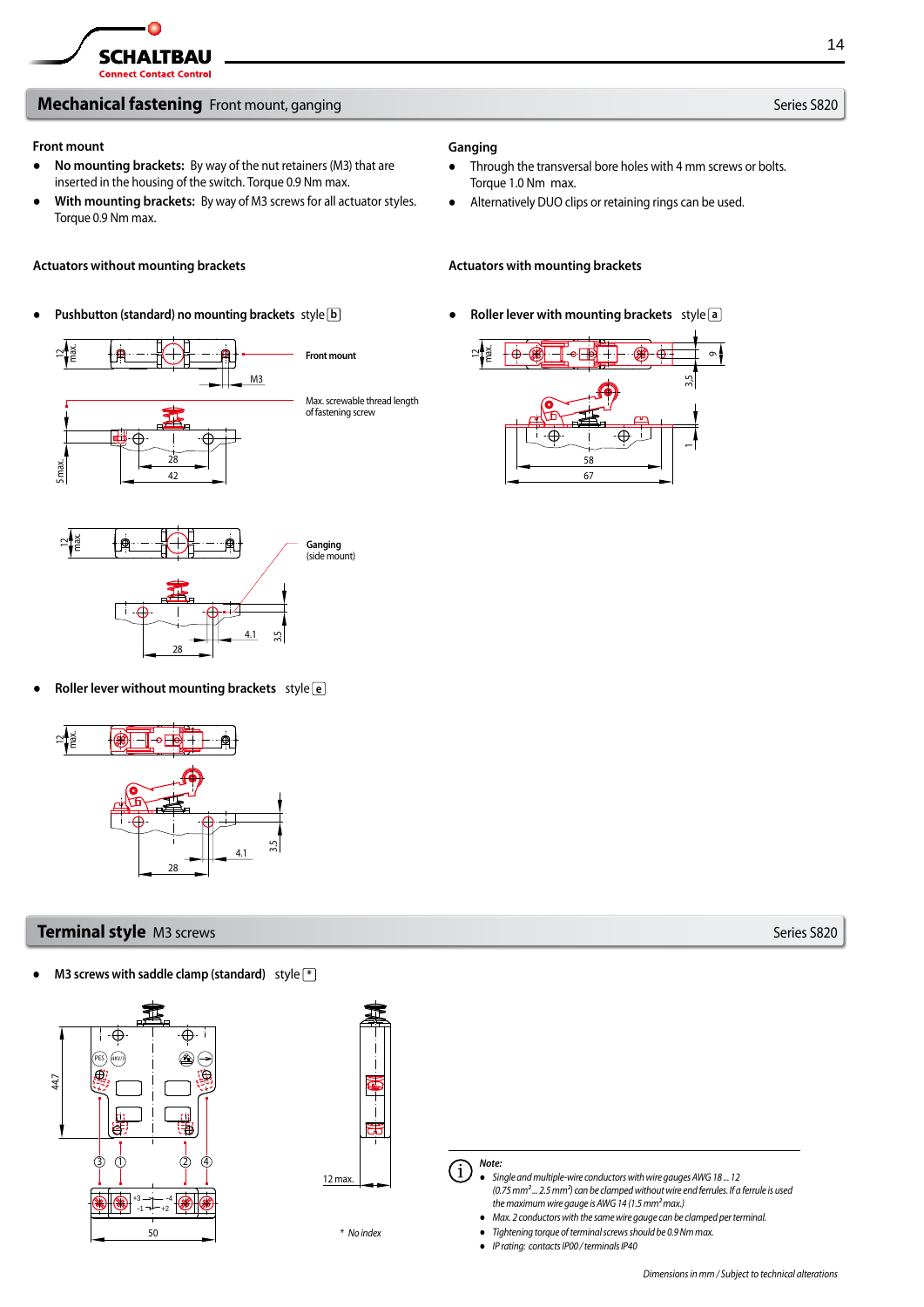**Connect Contact Control** 

**SCHALTBAU** 

## **Instruction** on when to use a roller lever (examples) Series S820

Snap-action switches are designed for actuation with and without roller lever. A roller lever is required, if the direction of actuation deviates more than  $\pm 15^{\circ}$  from the perpendicular line.



### ● **Switch with roller lever actuated by cam disk** ● **Switch with roller lever actuated by trigger cam**



# **Mounting and safety instructions, environmental conditions** *Series S800/S804/S814/S820*

### **Mounting instructions:**

- Snap-action switches should be mounted by qualified professional staff only.
- Observe the required clearance and creepage distances. This is also true for connected wires.
- It is necessary to use insulating plates when ganging or mounting switches on uninsulated surfaces.
- The switches can be mounted in any desired position.
- When mounting the switches mechanically make sure to have 2 fastening elements (e.g. screws).
- Only use adequate fastening elements such as cylinder head or collar screws or DUO-clips, including washers. When fastening make sure not to exceed the maximum tightening torque.
- When mounting switches with mounting brackets make sure that the mounting surface is level.
- Avoid tilting the screw when mounting and prevent mechanical tension on the housing.
- The actuator may not be pre-tensioned when in the free position. When actuated, the actuator should travel well beyond the operating position, for at least 50% of the predefined overtravel, all the way to total travel position.
- To ensure the proper function of the positive opening operation it is necessary to depress the plunger to the end point of the positive opening travel.
- To prevent mechanical destruction of the switch, make sure that actuation of the switch does not exceed the specified total travel position. Avoid using the switch as a mechanical end stop.
- High-impact actuation of the switch can also have a negative effect on its mechanical life.
- When securing stripped wire ends in the terminal clamp, make sure the wire insulation is flush with the clamp.
- Make sure that strain relief of the connected leads functions.
- Prevent a transfer of forces to the switch terminals.
- When using versions with blowout magnets observe the right polarity, see circuit diagram at the bottom of the switch.

#### **Non-permissible environmental conditions:**

- Cleaning agents, adhesives, solvents, or screw-retaining varnish must be compatible with polycarbonate (S800, S804, S814 series) and polyethersulfone (S820 series), respectively. Never use chemicals not compatible with polycarbonate for S800, S804 and S814 series switches and polyethersulfone for S820 series switches, respectively.
- Using chemicals which are not compatible can result in cracks, deformation, breakage and dissolution of the housing or complete destruction of the switch.

### **Safety instructions:**

- Be sure to make visual inspections regularly.
- Improper handling of the switch, e. g. when hitting the floor with some impact, can result in breakage, visible cracks and deformation.



### **Defective parts must be replaced immediately!**

**For a detailed list of all safety instructions see here: schaltbau.info/download2en!**

# **Standards 1988** Series S800/S804/S814/S820

- **IEC 60947-5-1:** Low-voltage switchgear and controlgear, Part 5-1: Control circuit devices and switching elements - Electromechanical control circuit devices
- **IEC 60947-5-1, Annex K:** Special requirements for control switches with direct opening action
- **UL508:** Industrial control equipment
- **IEC 60529:** Degrees of protection provided by enclosures (IP Code)
- UL 94V-0: Flammability Standard
- **DIN 41636-6:** Dimensions correspond to type F as defined by the standard
- **DIN 40050-9:** Road vehicles; degrees of protection (IP code); protection against foreign objects; water and contact; electrical equipment
- **DIN 46244:** Tabs for receptacles